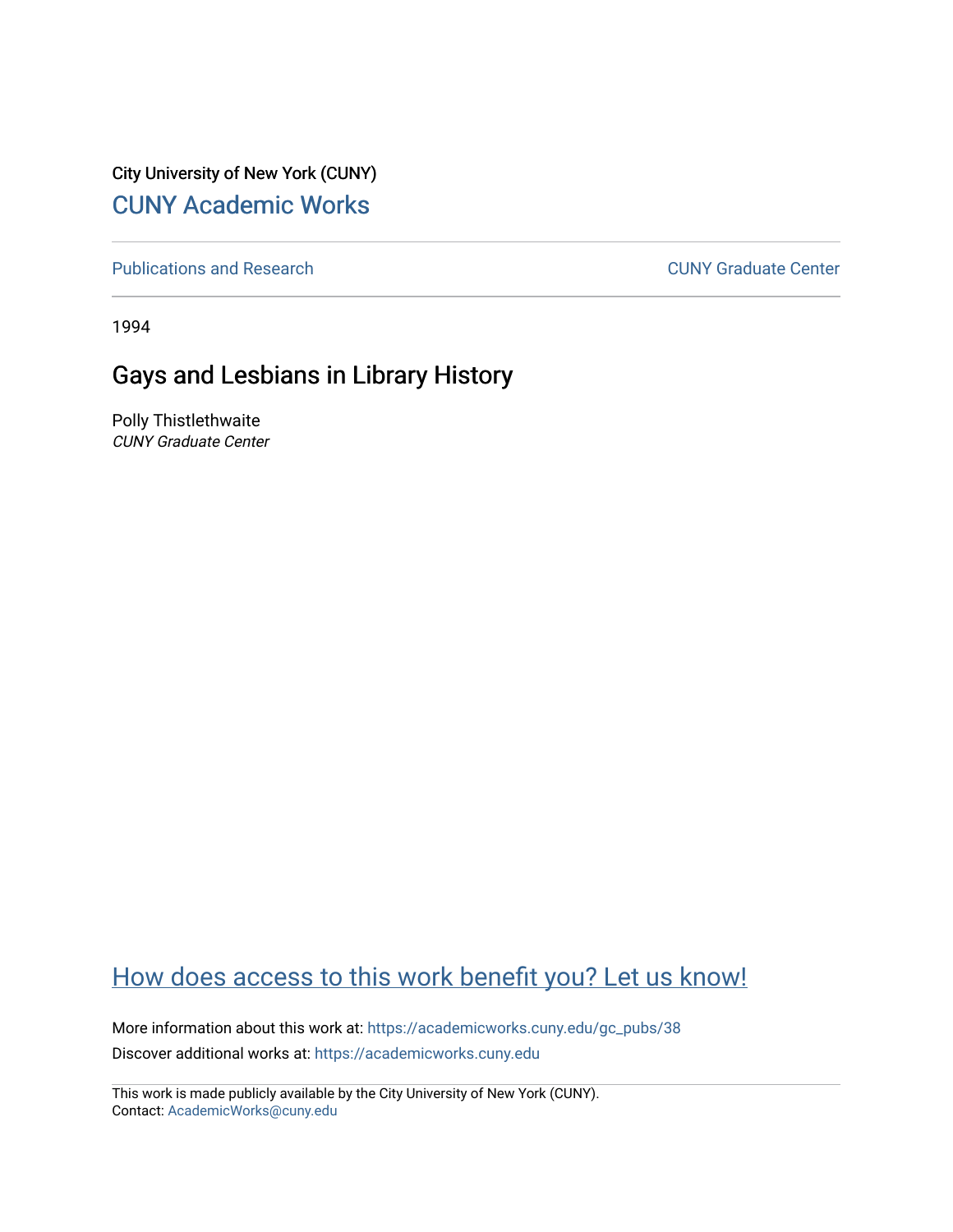## GAYS AND LESBIANS IN LIBRARY HISTORY

Lesbian and gay people bear extraordinary witness to the power of the printed word. It is through the printed word, consumed privately and anonymously, that gays and lesbians often discover an identity and find a community. Coming-out stories are thick with accounts of self-discovery through novels, dictionaries, magazines... and libraries. The mass-mediated word, requisite for democracy and empire-building both, has allowed stigmatized lesbian and gay communities to unite across regional, class, ethnic, and generational boundaries. The rise of the gay and lesbian press has shaped and reflected the rise of lesbian and gay liberation politics. The history of lesbians and gays in libraries reflects not only pervasive heterosexist oppression and a legacy of gay and lesbian resistance, but also the exceptional role the printed word plays in gay and lesbian lives.

Homosexual relationships are in evidence from the beginning of historical record in every part of the world, but the naming, nature, and understanding of a homosexual, queer, gay, or lesbian identity rests in specific historic and cultural contexts. The term "homosexual" first appeared in Western medical journals and penal codes in the 1860s, marking the beginnings of a modern pathologized homosexual identity. In 1897, the Scientific Humanitarian Committee was founded in Germany by Magnus Hirschfeld to advocate for the social acceptance of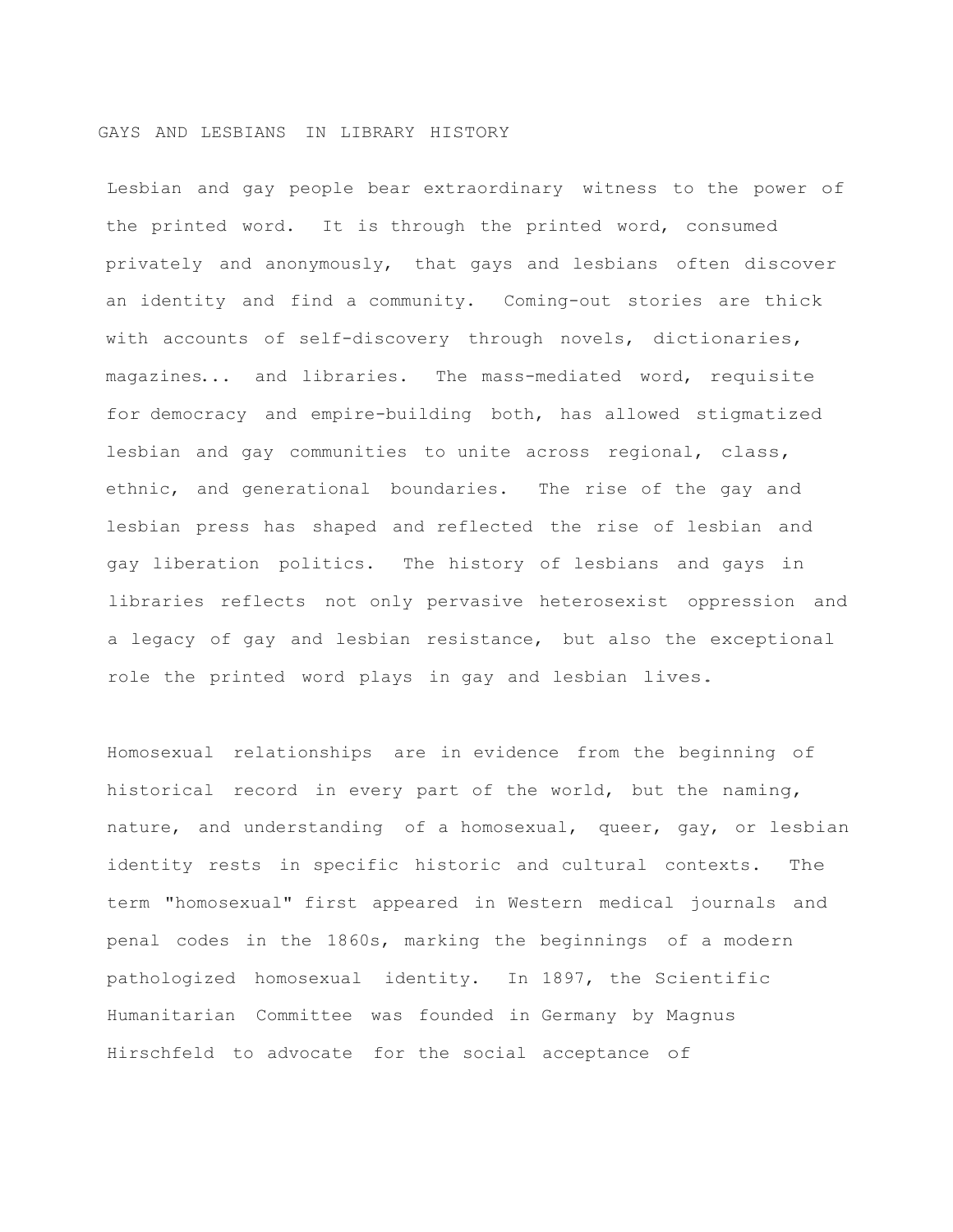homosexuality. The Committee published a bibliographic yearbook and established the Berlin Institute of Sexual Science which, by the time it was burned in public ceremony by Nazis in 1933, held over 20,000 books along with large picture and manuscript collections.

The increasing availability of homosexual material at the turn of the century did not guarantee its widespread appearance in Western libraries. Articulating the philosophy of book collection in 1908, Arthur E. Bostwick, New York Public Library's Circulation Librarian, and President of the American Library Association, told his staff that "it is unnecessary to say that we do not purchase any books that appear to us to be either immoral or so indecent that they are unfit to be circulated among the general public." In the 1920s and 1930s there were several well-documented efforts by British and American governments to prevent publication, import, and distribution of literature with erotic and explicit homosexual content, including Radclyffe Hall's *The Well of Loneliness,* and James Joyce's *Ulysses*.

In the post-WWII years, the American Library Association developed a political stance against censorship, championing the democratic ideal of the free flow of information. With the establishment of the Intellectual Freedom Committee in 1940 and the Freedom to Read Foundation in 1969, the ALA became wellidentified with the forces opposing First Amendment freedoms and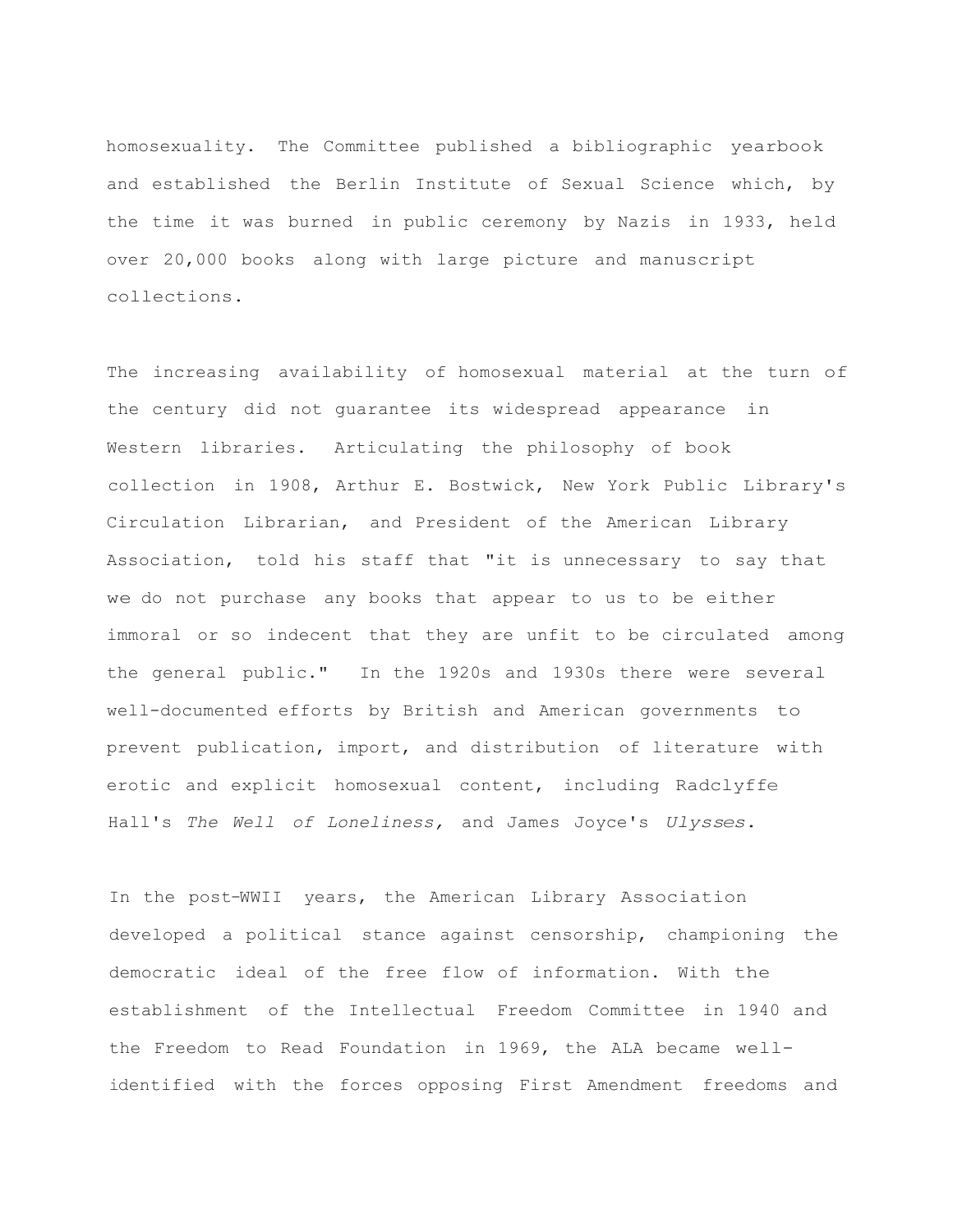the evils of fascism, dictatorship, and mind-control. This stance was applied most often and enjoyed most popularity when defending the liberty of non-sexual political speech.

During the 1950s, homophile organizations and publishers of physique magazines defied United States postal codes when they mailed any type of political publication or gay pin-up. In 1958 the Supreme Court reversed a lower court decision which held that the homosexual rights publication *ONE* was pornographic, therefore unmailable, simply because it was homosexual. In 1962, the Supreme Court Manual Enterprises v. Day case established that bodybuilding magazines catering to a gay audience were not prima facie "obscene" and nonmailable under the Comstock Act. As gay and lesbian activists felled laws restricting distribution of homosexual publications, they set groundwork for the rise of the gay and lesbian press and liberation movement. Freedom of sexual expression, though more vigorously defended by the ALA during the 1970s and 1980s, remains into the 1990s less sacred in the minds of most librarians.

Gay and lesbian books and periodicals have been less frequently selected, more closely scrutinized, more often deemed "inappropriate" or "unnecessary," and more often casualties of funding shortages than titles in other subject areas. The reasons have been legion: a perceived lack of patron demand, the absence of supporting curricula, the shortage of gay-lesbian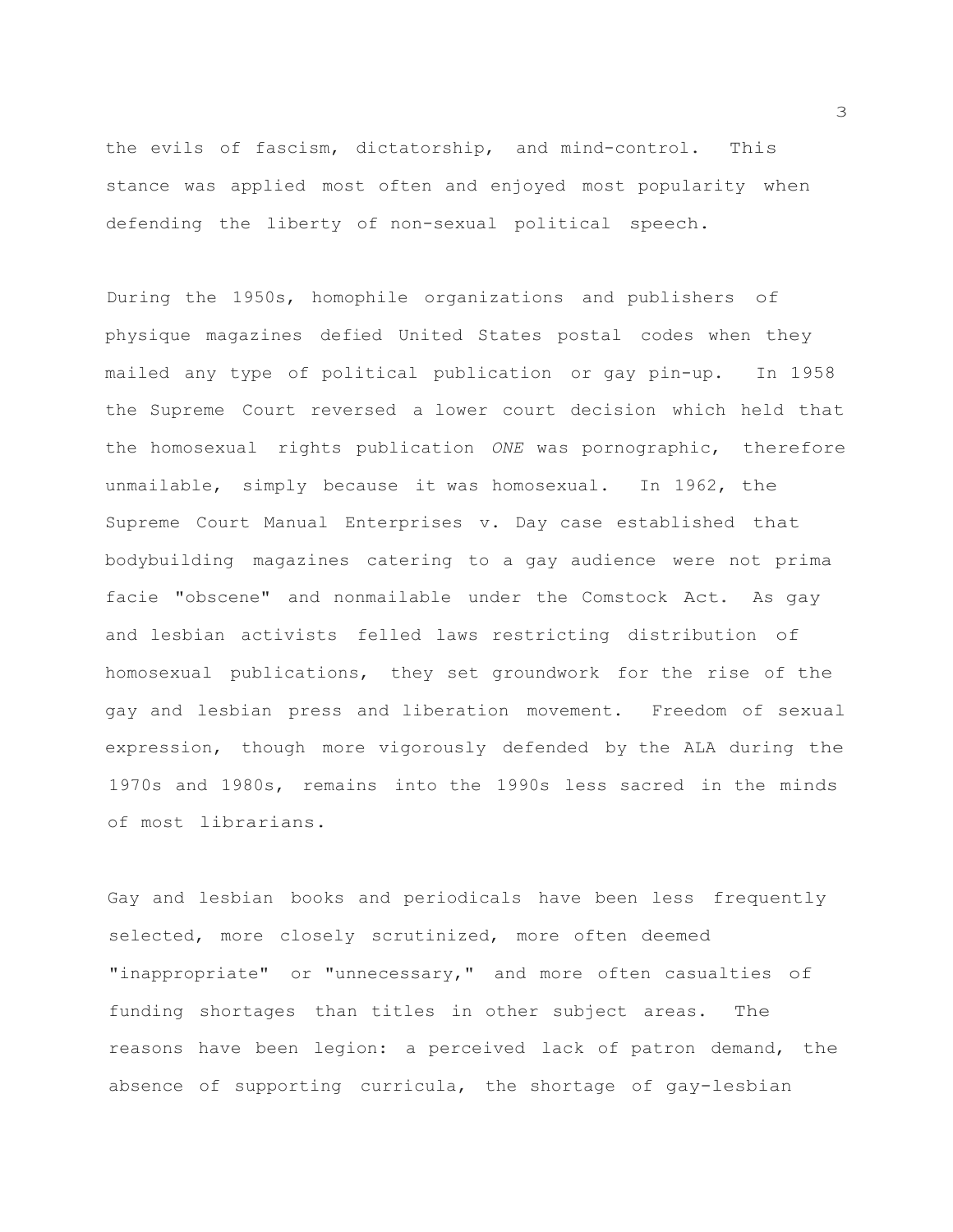titles in standard bibliographies such as *Books for College Libraries,* institutional and personal eroto- and homophobia, and a real or imagined dread of reprisal. These factors have contributed to the over-conscious effort to justify selections stemming from and addressing an often unknown, yet always stigmatized community of gay and lesbian library users. Few libraries developed clearly defined roles or budgets for gay and lesbian collection development, making the scrutiny of gay and lesbian acquisitions more intense and subjective.

Once selected, libraries often placed gay and lesbian books and periodicals in restricted access areas. Gay and lesbian books, even those containing no explicit sex, were relegated to locked stack "cages" or reserve areas where users had to request and read books under supervision instead of in the privacy afforded by an open stack. At the British Museum, for example, books dealing with homosexuality were held in the Private Case, unentered in the main catalog until 1960.

Such restrictions were applied amidst rationalizations of preventing theft or vandalism, but were rarely extended to art books, computer manuals, military catalogs and other heavily abused titles. Restrictions on gay and lesbian material inhibited the discovery of knowledge by denying readers privacy and anonymity. Even though the *ALA Policy Manual* instructed that "restricting access to certain titles and classes of library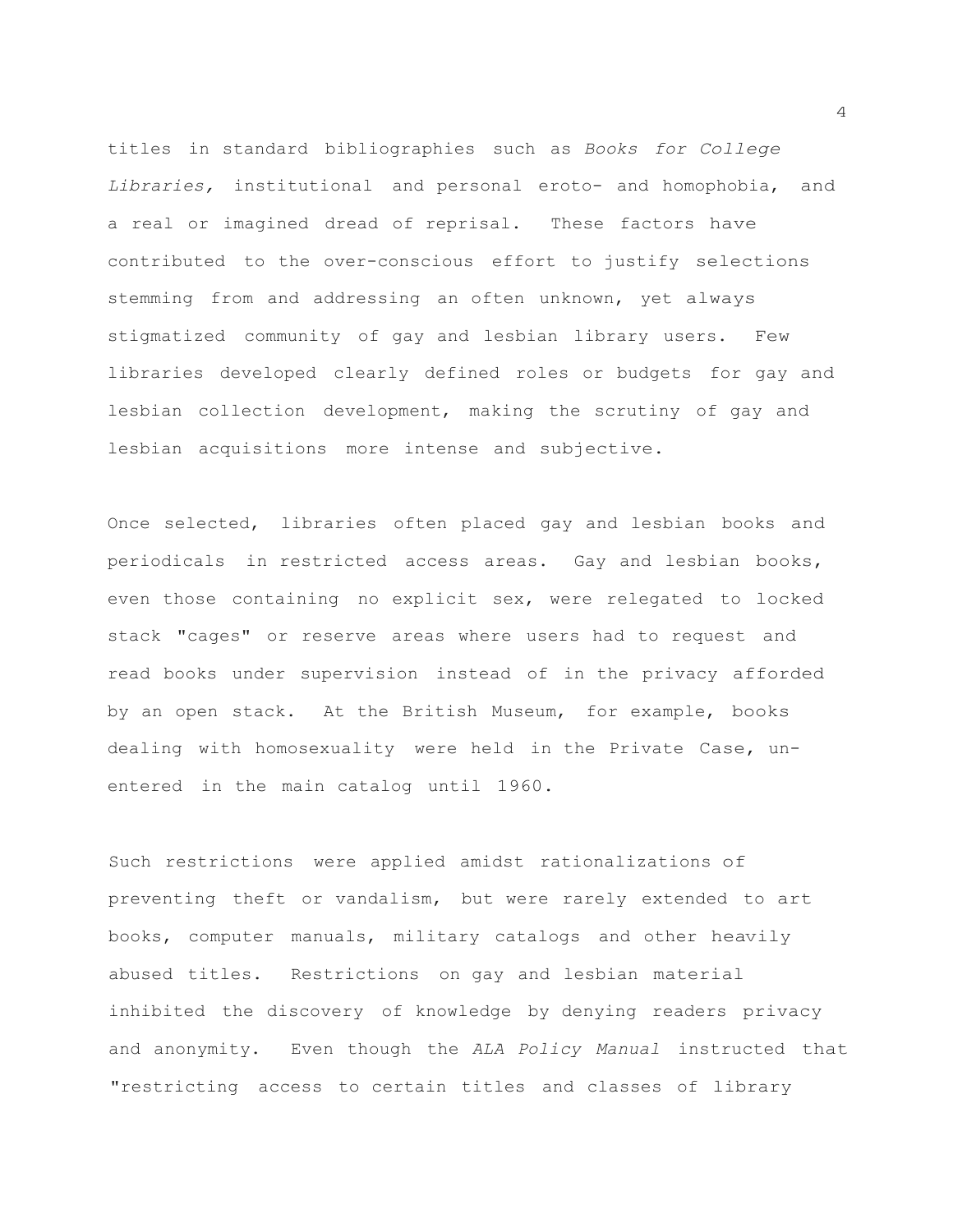materials for protection and/or controlled use is a form of censorship," the practice continued. Library classification schemes, too, encumbered access to gay and lesbian material. Gays and lesbians were not alone in confronting classification deficiencies, but endured a unique brand of historical invisibility and degradation clearly reflected in the history of Library of Congress subject headings.

By the 1920s, "homosexuality," "gay," and "lesbian" had appeared in the United States popular press. "Homosexuality" did not become an authorized subject heading until 1946, however, and "lesbianism" was not recognized by the Library of Congress until 1954. LC continued the "see also" reference from these terms to "sexual perversion" until 1972. It was not until 1976 that LC denoted "lesbians" and "homosexuals, male" as classes of persons. "Gay," in widespread use since the 1920s, was only sanctioned as a subject heading in 1987.

Problems with gay and lesbian subject headings remained in 1990. "Gays," for example is used as an umbrella term instead of "Lesbians and Gays." In addition, LC subject headings do not exist for crucial aspects of lesbian and gay lives, such as "Gay men- Coming out," "Butch-Fern," "Gay holocaust," "African-American lesbians," and "Lesbian separatism." Subject headings used by periodical indexes were plagued with similar problems, varying wildly in approaches to gay and lesbian classification.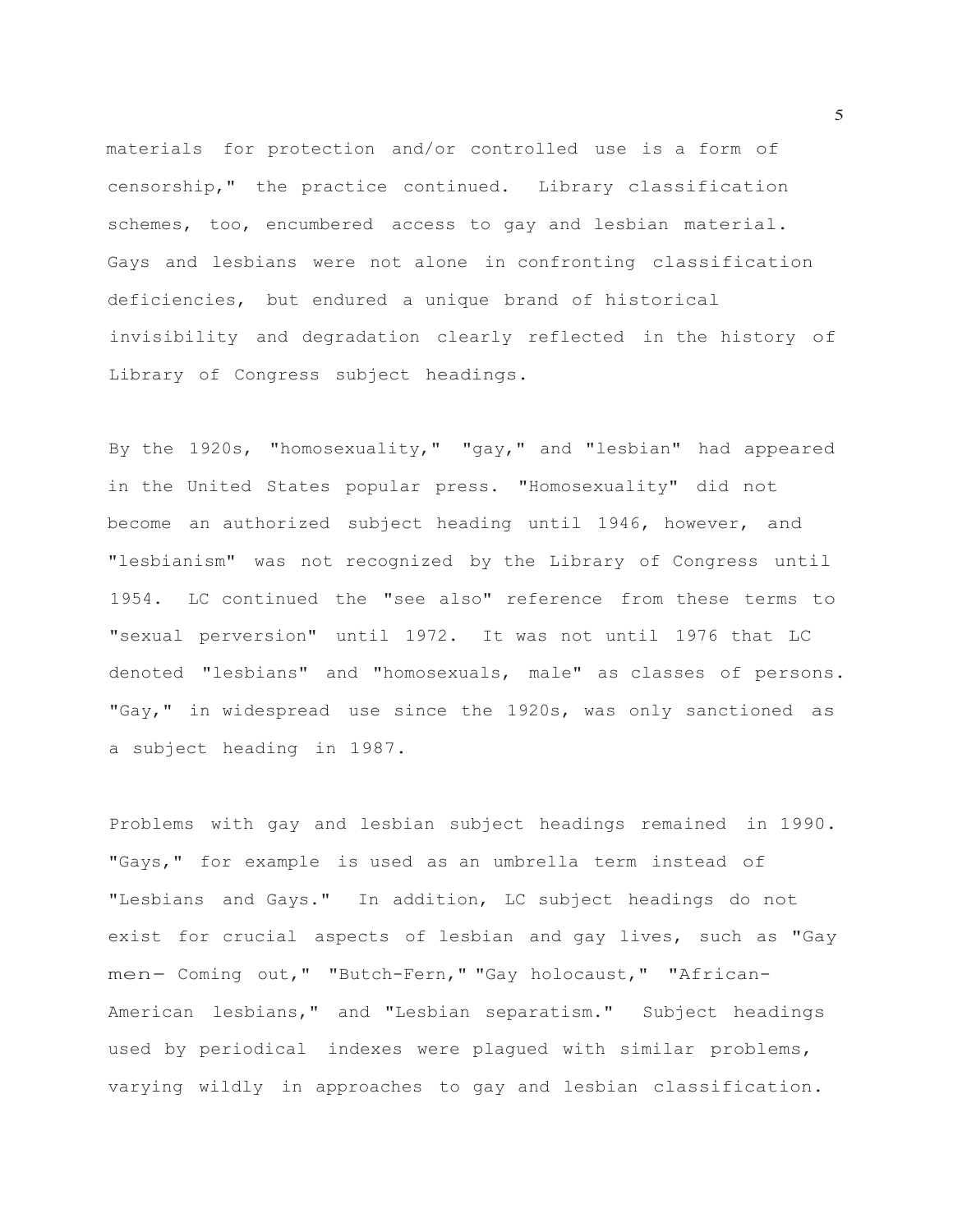Even with the availability of rudimentary subject headings for gay and lesbian material, archivists failed to assign appropriate subject headings to personal collections of gays and lesbians. It was general practice to catalog a personal collection without any gay or lesbian subject heading unless a person was a wellknown gay or lesbian political figure. This was the case even given the presence of explicit diaries and correspondence. Such contemplated omission might be attributed to oversight or to lack of certainty about a subject's sexual identity; it might also be attributed to homophobia, or to fears of offending donors, family members, and funding sources. In 1990, only 35 of over 270,000 records on RLIN's archival database contained some form of "lesbian" as a descriptor. This tradition of archival omission and exclusion has been at the root of gay and lesbian invisibility in historical record.

The Task Force on Gay Liberation (TFGL) of the American Library Association was the first openly gay and lesbian group established as part of a professional organization. Israel Fishman and Janet Cooper began the TFGL with others in 1970 with Fishman acting as head. In 1971 Barbara Gittings assumed leadership of the group, a role she continued until 1986. With Gittings' leadership, the TFGL initiated a series of gay and lesbian bibliographies, protested discrimination against gay and lesbian library employees, produced gay/lesbian conference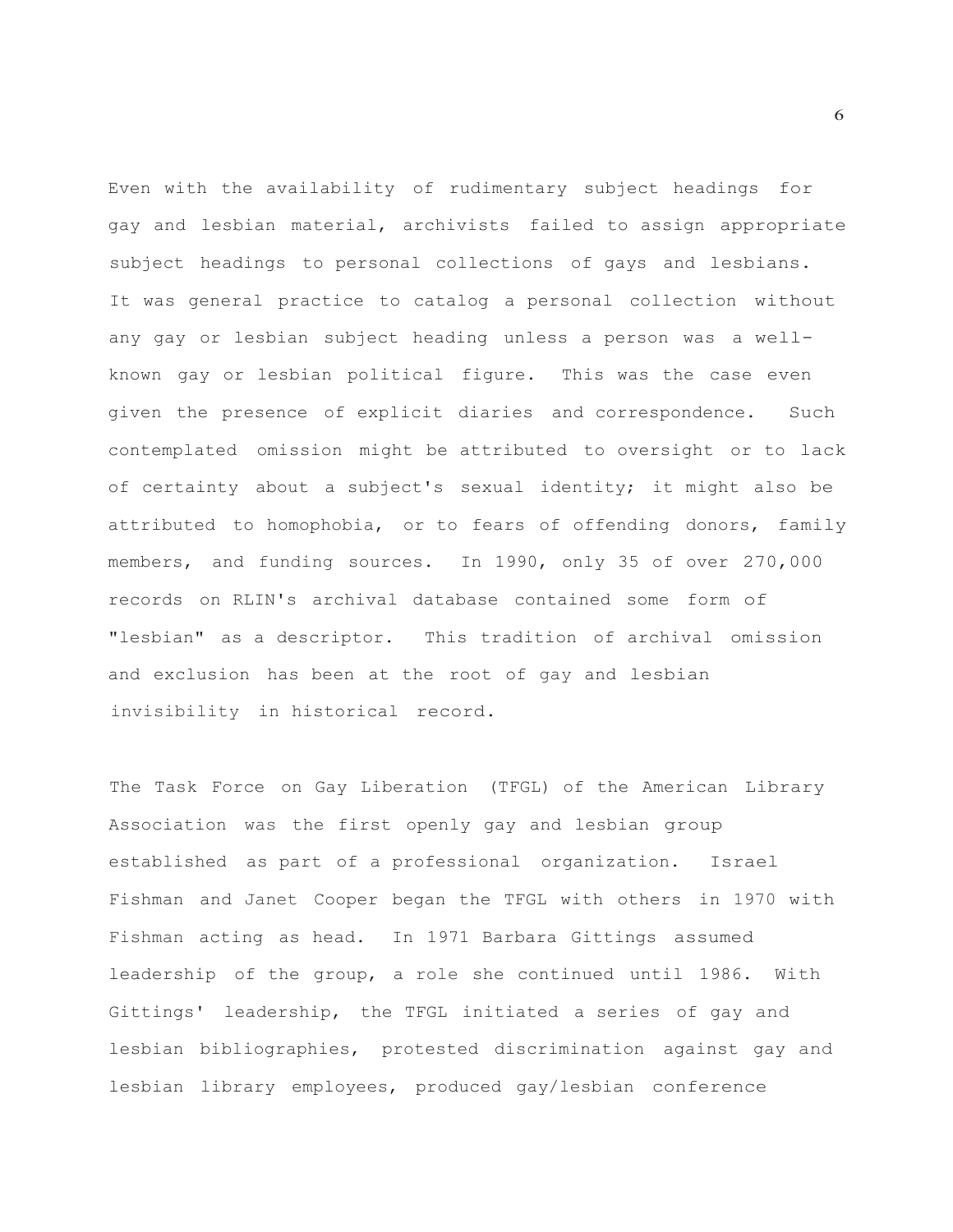programming, and established the Gay Book Award which became an 'official' ALA award in 1986. One of the boldest activities of the early TFGL was the "Hug-A-Homosexual" kissing booth at the <sup>1971</sup> Dallas ALA conference. With photographers, TV crews, and gawking colleagues present, the stunt successfully generated the visibility sought by the fledgling TFGL. Sadly, many published accounts of political activism in librarianship during the 1970s and 1980s failed to feature or even mention the activities of the ALA's Task Force on Gay Liberation.

In 1990, the Gay and Lesbian Task Force (successor to TFGL) continues to sponsor conference programming, political activism, and social events. GLTF members marched as a contingent in New York (1986), San Francisco (1987), and Chicago (1990) Gay/Lesbian Pride celebrations, since ALA annual conferences often coincided with June-July commemorations of the 1969 Stonewall Riots. In 1990, the GLTF began to pressure mainstream indexing companies such as Wilson, Information Access, and Gale to include lesbian and gay press titles in their periodical indexes, in order to expand gay and lesbian press indexing beyond *The Alternative Press Index*. The GLTF network served well through the 1970s and into the 1990s as a forum for support and strategy for confronting heterosexism in the library world.

In response to the shortage of gay and lesbian material in print and in libraries, the 1970s and 1980s witnessed the tremendous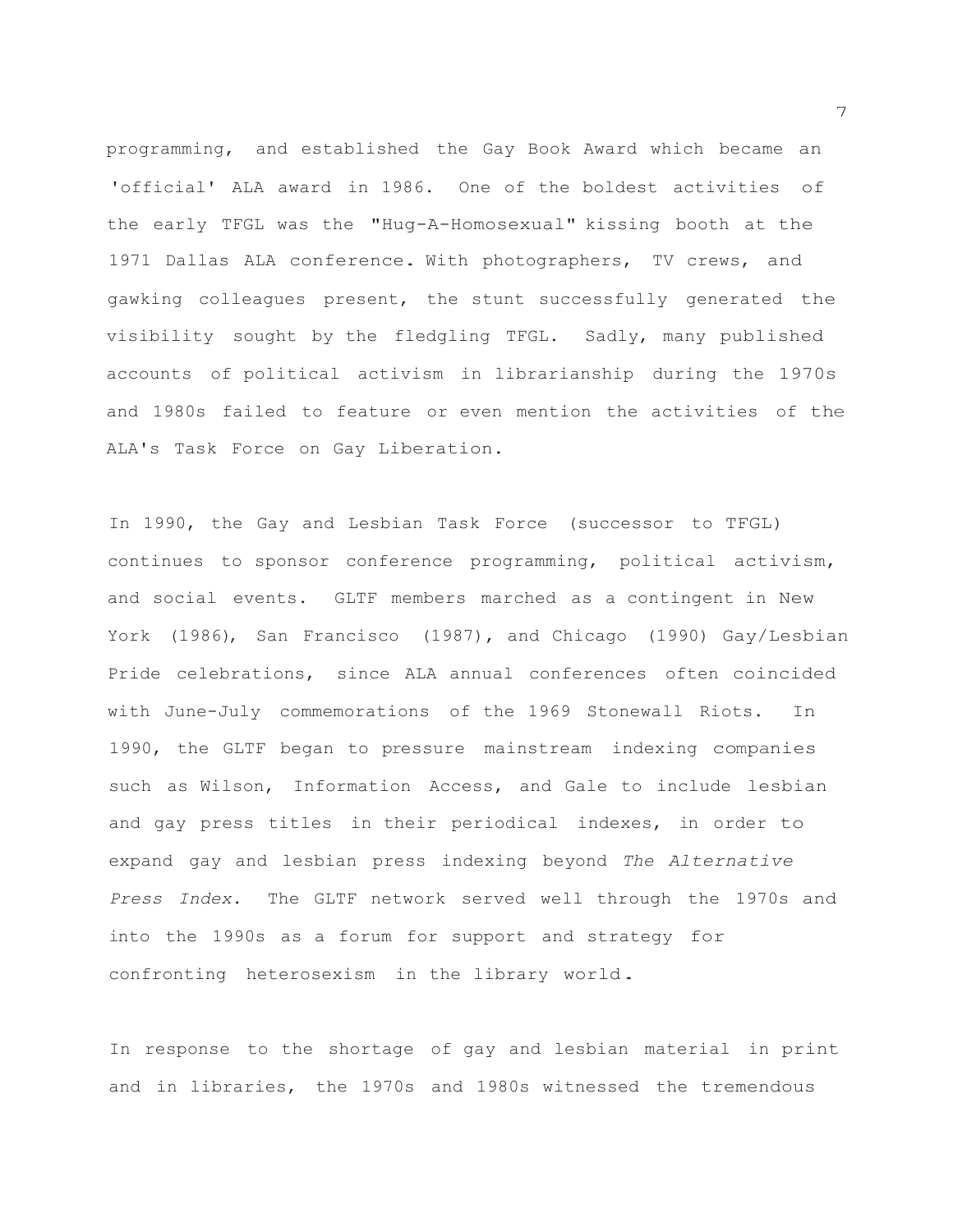growth of gay and lesbian publishing, collecting, and bookselling. An increasing popularity during the 1980s of gay and lesbian academic studies sparked the beginnings of gay and lesbian collections in most college, university, and public libraries. Mainstream publishers began to list more gay authors in the late 1980s, and the mainstream press reviewed their titles more frequently.

Still, a large portion of gay and most all lesbian publishing was accomplished through small, independent presses. These titles were reviewed and publicized often exclusively in the gay/lesbian and feminist press. Grassroots presses emerging in the 1970s and 1980s included the lesbian/feminist Kitchen Table, Aunte Lute, Firebrand, Seal, Cleis, Crossing, and Naiad, and the gay/lesbian Alyson, Banned Books, Serpent's Tail, Knights Press, Gay Sunshine, Grey Fox, City Lights, and Gay Men's Press. Similarly, many lesbian musicians were recorded by community-based companies like Redwood and Olivia. But librarians and book jobbers failed to recognize that gay and lesbian authors and artists frequently have preferred to publish with community presses for political reasons. Consequently, many core gay and lesbian library titles were listed with so-called 'fringe' publishers. Too often biases against small publishers prevented libraries from building adequate gay and lesbian collections.

In addition to the growth of grassroots publishing, the 1970s and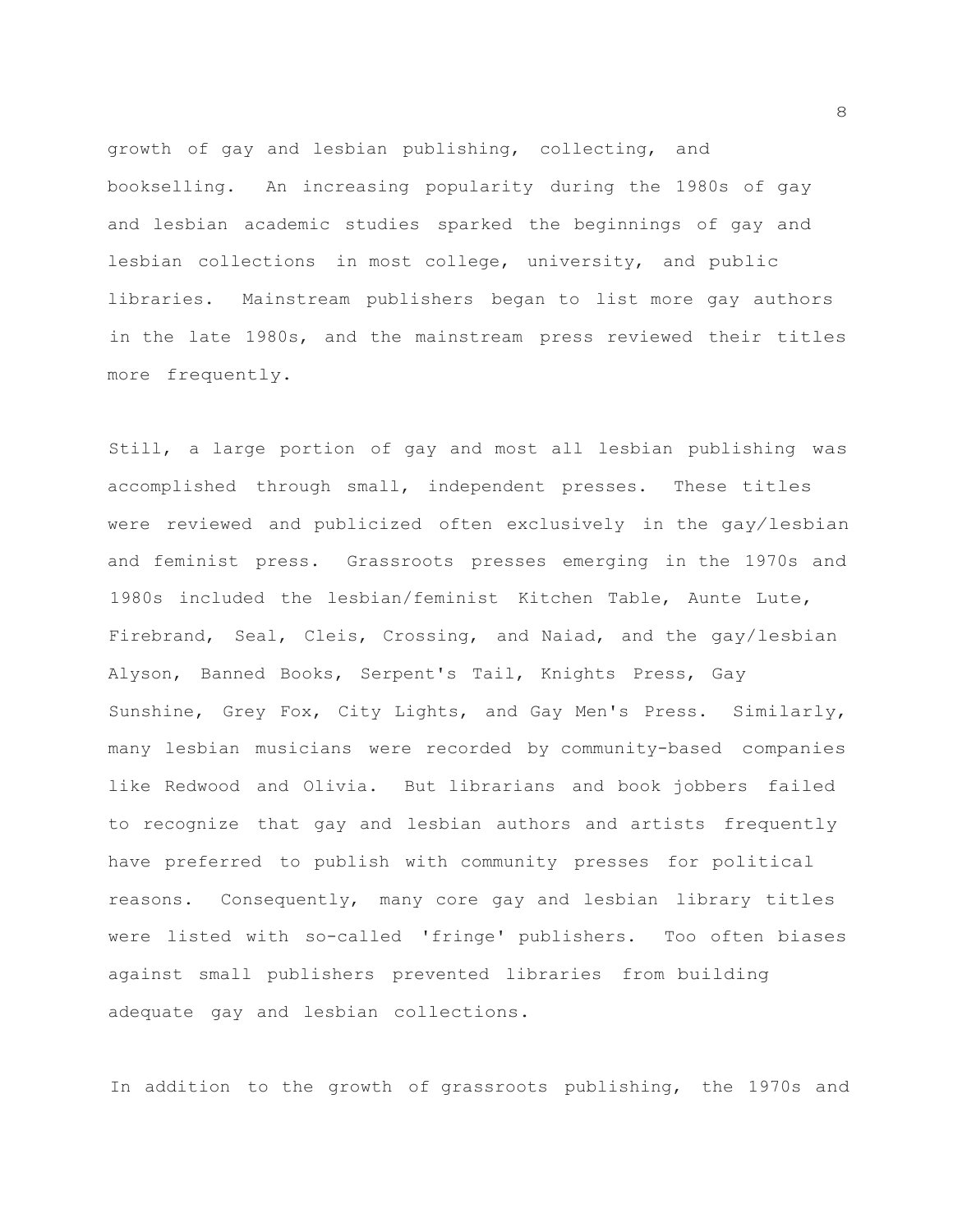1980s witnessed the beginnings of many community-based gay and lesbian archives. Archives and lesbian/gay history projects were formed in the United States, Canada, Mexico, Australia, New Zealand, South Africa, Spain, Germany, Ireland, England, The Netherlands, Norway, Italy, Denmark, Sweden, Belgium, Switzerland, and France in response to growing international awareness about gay and lesbian historical invisibility promoted by mainstream institutions. Most gay and lesbian archives were financed almost entirely by gay and lesbian communities; many resided in curators' private homes. Their budgets were modest, and conditions for access and preservation challenging. They were a frequent target of vandalism. Some of the better known North American collections include the Lesbian Herstory Archives in New York City, the Gay and Lesbian Historical Society of Northern California in San Francisco, the International Gay & Lesbian Archives and the June L. Mazer Lesbian Collection in Los Angeles, and the Canadian Gay Archives in Toronto.

During the 1960s, collections of The Kinsey Institute for Sex Research were made available to qualified researchers. Housed on the Indiana University campus in Bloomington, it developed into the largest collection devoted to human sexuality. During the 1980s, mainstream academic institutions began to curate important Gay and Lesbian collections of community supported grassroots archives. The New York Public Library acquired the International Gay Information Center collection in 1988 after it folded as a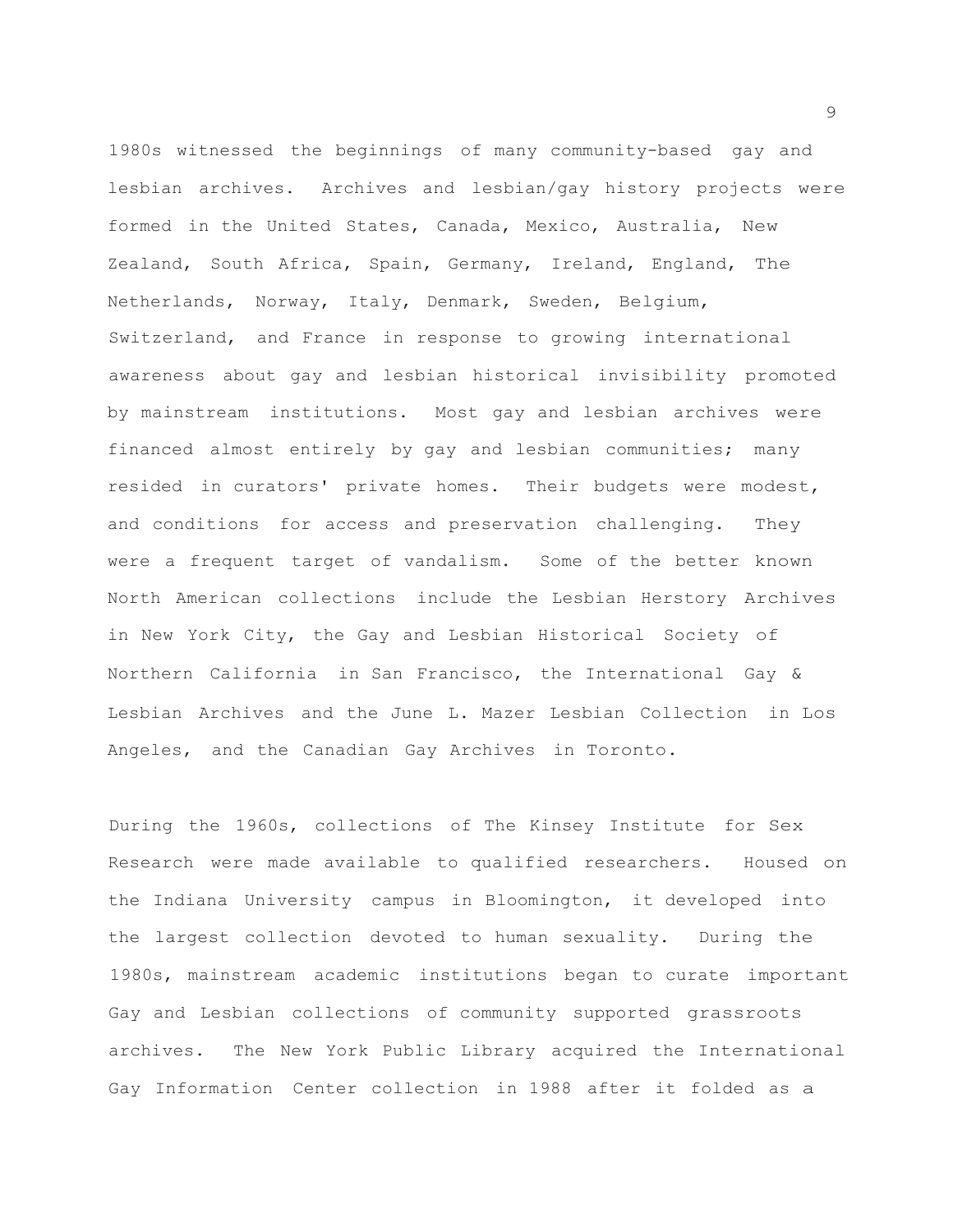community archive. In that same year, Cornell University established its Collection on Human Sexuality which includes the culture of gays, lesbians, and bisexuals as a focus. Some feared these mainstream archival efforts would jeopardize or compromise the grassroots projects; others suggest the mainstream would compliment, if not appropriate, the work done by community groups. During the late 1980s, women's, leftist, and other specialized archives began seeking collections of gay and lesbian leaders and organizations with greater frequency. Still, in the 1990s, important archival material about gay and lesbian lives remained largely unrecognized, unacclaimed, and unsolicited.

In recent times, lesbian and gay patrons have been threatened with exposure and criminal punishment for frequenting mainstream libraries. For example, in what *Gay Community News* later called "the most blatant assault upon the rights of the gay community by the Boston Police Department during the last two decades," 105 men were arrested for "cruising" (sexual solicitation) inside the Boston Public Library during two weeks in March of 1978. Faced by demonstrators and civil suits charging police with entrapment, the Boston Municipal Court found only one defendant guilty of prostitution, and later overturned this conviction on appeal. "It got to the point," a librarian said about a midwestern public library's mid-1970s men's room scrutiny, "that if you were peeshy, you couldn't!"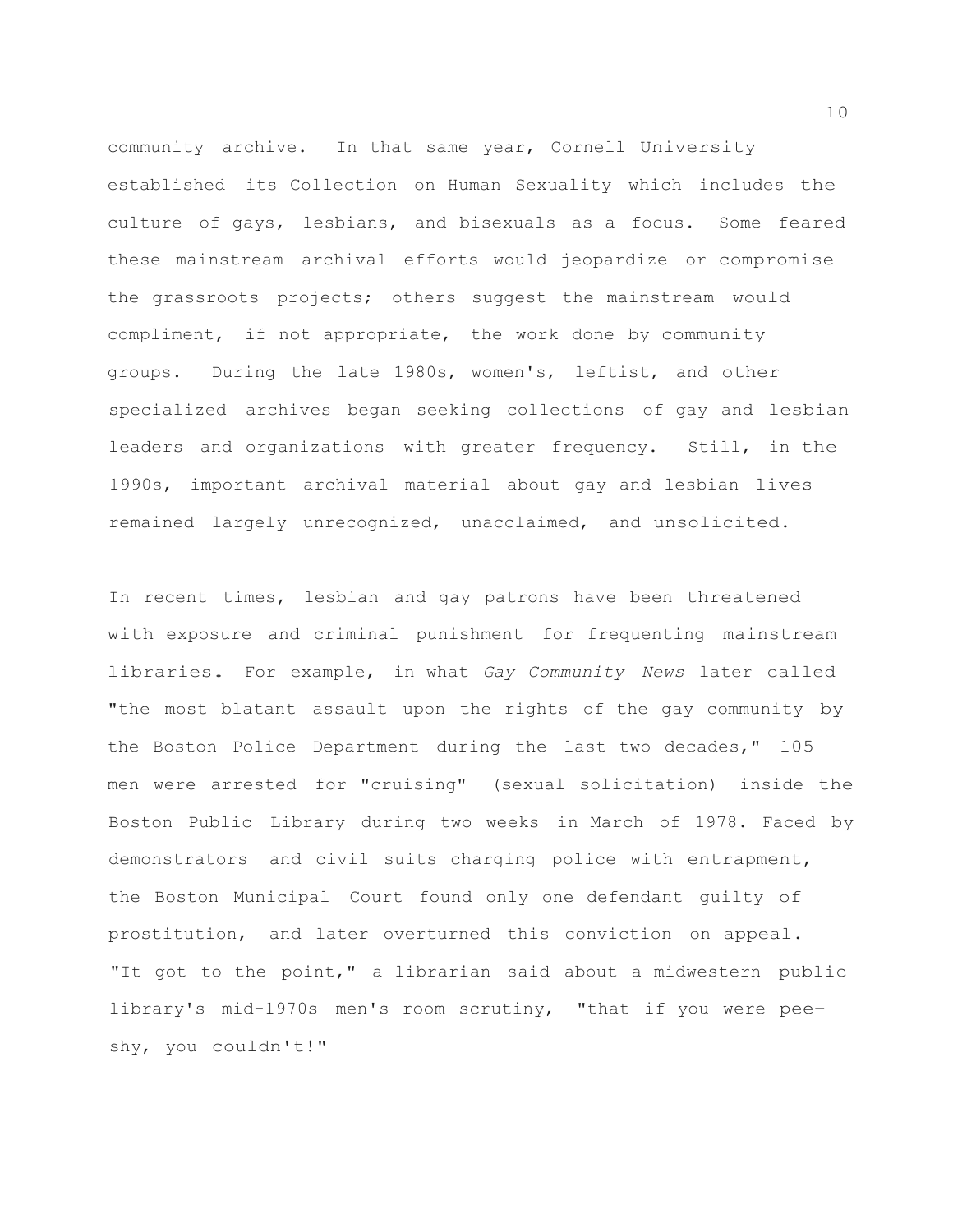"Problem patron" literature has provided a most tangible example of homophobia and heterosexism in modern librarianship. Edward Delph, in *The Library Disaster Preparedness Handbook* published by the ALA in 1986, recommended that librarians "use the occasion of detecting persons in overt homosexual activity to spread the word about the library's hostility to this abuse of the facility. This is done through a humiliating interrogation and browbeating in a formal setting, like a security office. The interrogation is traumatic, purposefully, but tempered with kindness... The process is intended to get the word out to the homosexual community that the library is determined to deny them the use and abuse of the building for assignations and casual homosexual liaisons."

This literature often classed gay men and transvestites with "child molesters," "flashers," and other "sex offenders" as prima facie "undesirables" the library would best be rid of in the interest of public good. Though gay cruising certainly became a feature of the library scene, heterosexual cruising still predominated in libraries as in the rest of public places. Library literature never disparaged consenting heterosexuals who brazenly cruised each other in the reference room or who sneaked off for a tryst in a study carrel. Also, while heterosexual courtship was celebrated in the library press and wherever librarians are found in the popular media, gays and lesbians were stigmatized, ignored, down-played and even prosecuted in the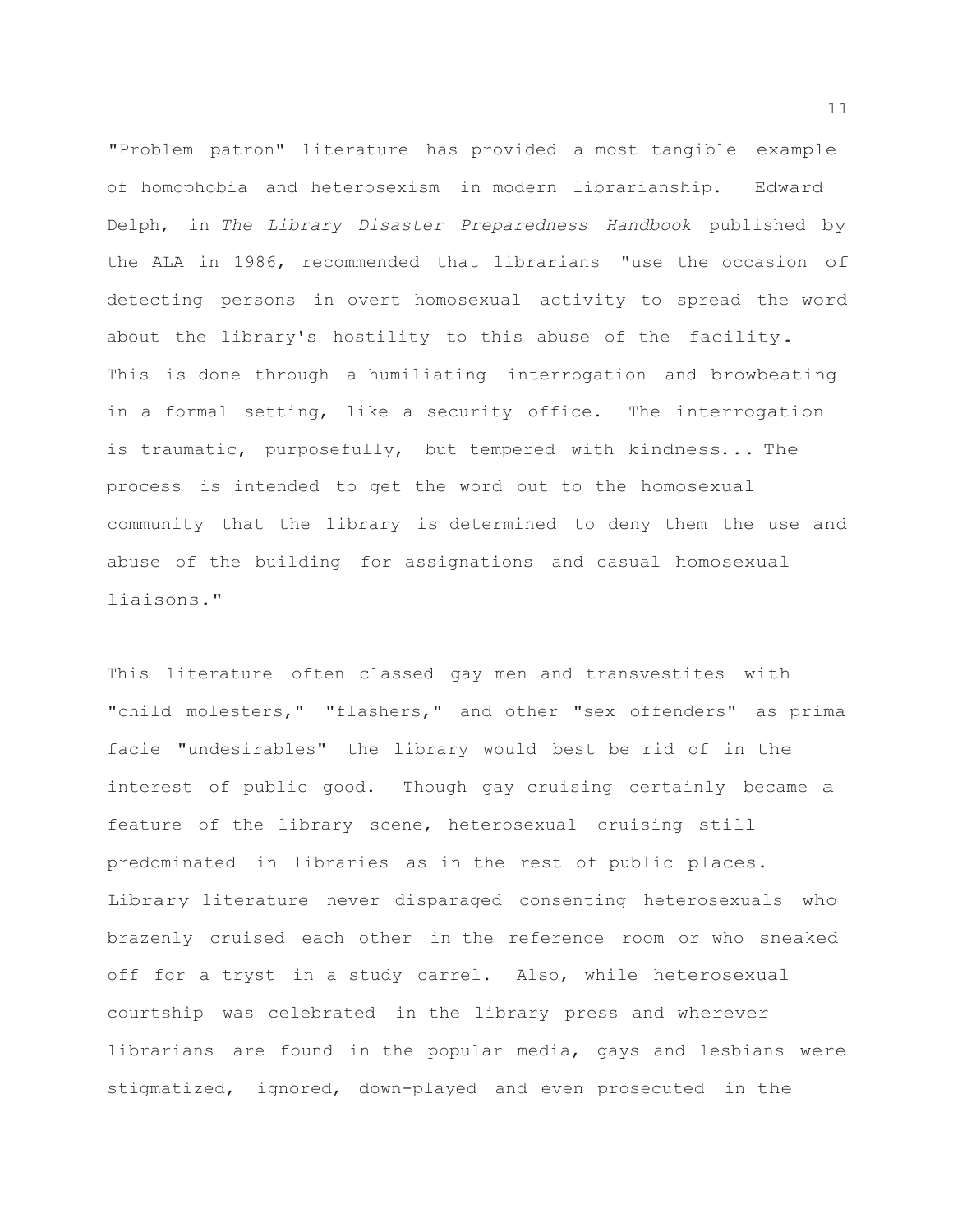library world.

over the decades, few other professions agonized over an "image problem'' as steadily as librarians. To be sure, the public has misunderstood the services librarians perform. As members of a "women's profession," the image of librarians has been marred by sexism and encumbered by popular stereotypes suggesting librarians are unattractive, unmarried, and mean. The "old maid," "spinster" librarian image was intended to deride particularly middle and upper class lesbians who populated the profession as it emerged in the United States as one of the few employment options open to unmarried women. Male librarians, on the other hand, were stereotyped with attributes of femininity and passivity insinuating the "effete fag." Librarians' overwrought professional sensitivity to stereotype emanated not only from concerns about sexism, but also from a largely unacknowledged, phobic aversion to being labeled "queer."

The history of gays and lesbians in librarianship, like the histories of gays and lesbians everywhere, has been a hidden one. Cal Gough and Ellen Greenblatt's Gay and Lesbian Library Service, published in 1990, was the first book to focus exclusively on this topic. Aside from Barbara Gittings' *Gays in Library Land* (1990) no chapter or book-length work, has been published on the history of gays and lesbians in librarianship as of this writing. Primary sources on this aspect of library history have been